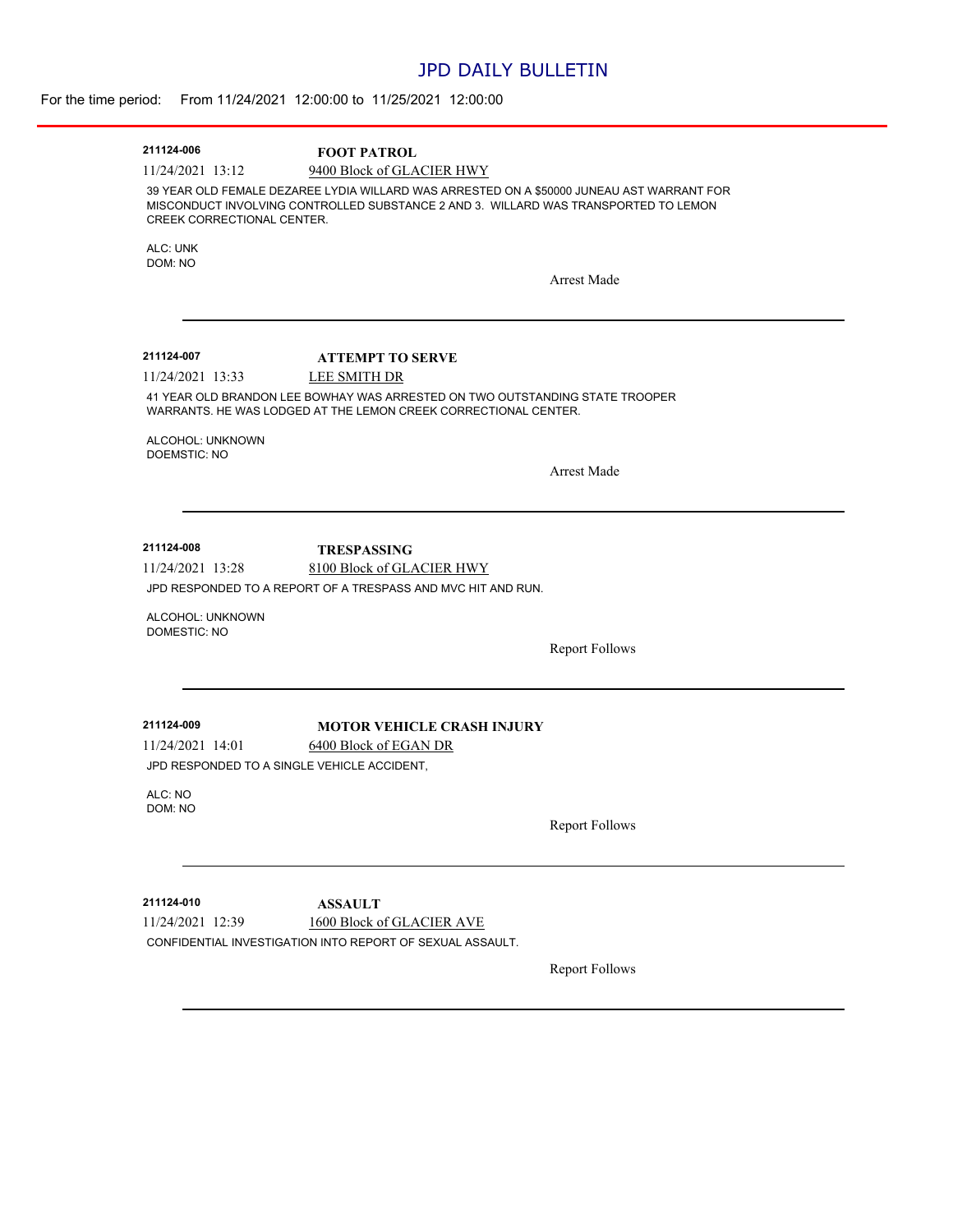### JPD DAILY BULLETIN

## For the time period: From 11/24/2021 12:00:00 to 11/25/2021 12:00:00

| 211124-011                                          | <b>MOTOR VEHICLE CRASH DAMAGE ONLY</b>                                                                                                       |                       |
|-----------------------------------------------------|----------------------------------------------------------------------------------------------------------------------------------------------|-----------------------|
| 11/24/2021 15:21                                    | 8100 Block of GLACIER HWY                                                                                                                    |                       |
| ALCOHOL: U<br><b>DOMESTIC: N</b>                    | A 74 YEAR OLD FEMALE REPORTED HER VEHICLE WAS STRUCK WHILE PARKED.                                                                           |                       |
|                                                     |                                                                                                                                              | Information Only      |
| 211124-012                                          | <b>DISTURBANCE</b>                                                                                                                           |                       |
| 11/24/2021 16:42<br>CASE CREATED FOR DOCUMENTATION. | 400 Block of EIGHTH ST                                                                                                                       |                       |
|                                                     |                                                                                                                                              | <b>Report Follows</b> |
| 211124-013                                          | THEFT                                                                                                                                        |                       |
| 11/24/2021 14:30                                    | 8500 Block of AIRPORT BLVD<br>56 YEAR OLD MALE REPORTED ITEMS STOLEN FROM HIS VEHICLE.                                                       |                       |
| ALC: UNK                                            |                                                                                                                                              |                       |
| DOM: NO                                             |                                                                                                                                              | <b>Report Follows</b> |
|                                                     |                                                                                                                                              |                       |
| 211124-014                                          | <b>DISTURBANCE</b>                                                                                                                           |                       |
| 11/24/2021 20:06                                    | 8700 Block of TEAL ST                                                                                                                        |                       |
|                                                     | 45 YEAR OLD TIMOTHY EARL EBONA WAS ARRESTED FOR VIOLATING CONDITIONS OF RELEASE AND<br>LODGED AT LEMON CREEK CORRECTIONAL CENTER.            |                       |
| ALCOHOL: UNK<br><b>DOMESTIC: N</b>                  |                                                                                                                                              |                       |
|                                                     |                                                                                                                                              | <b>Arrest Made</b>    |
|                                                     |                                                                                                                                              | <b>Report Follows</b> |
|                                                     |                                                                                                                                              |                       |
| 211124-015                                          | <b>TRESPASSING</b>                                                                                                                           |                       |
| 11/24/2021 22:19                                    | 11800 Block of GLACIER HWY                                                                                                                   |                       |
| ALC: YES<br>DOM: NO                                 | 41 YEAR OLD HEATH MICHAEL CORO WAS ARRESTED FOR CRIMINAL TRESPASS, CORO WAS<br>TRANSPORTED TO AND LODGED AT LEMON CREEK CORRECTIONAL CENTER. |                       |
|                                                     |                                                                                                                                              | <b>Arrest Made</b>    |
|                                                     |                                                                                                                                              | <b>Report Follows</b> |